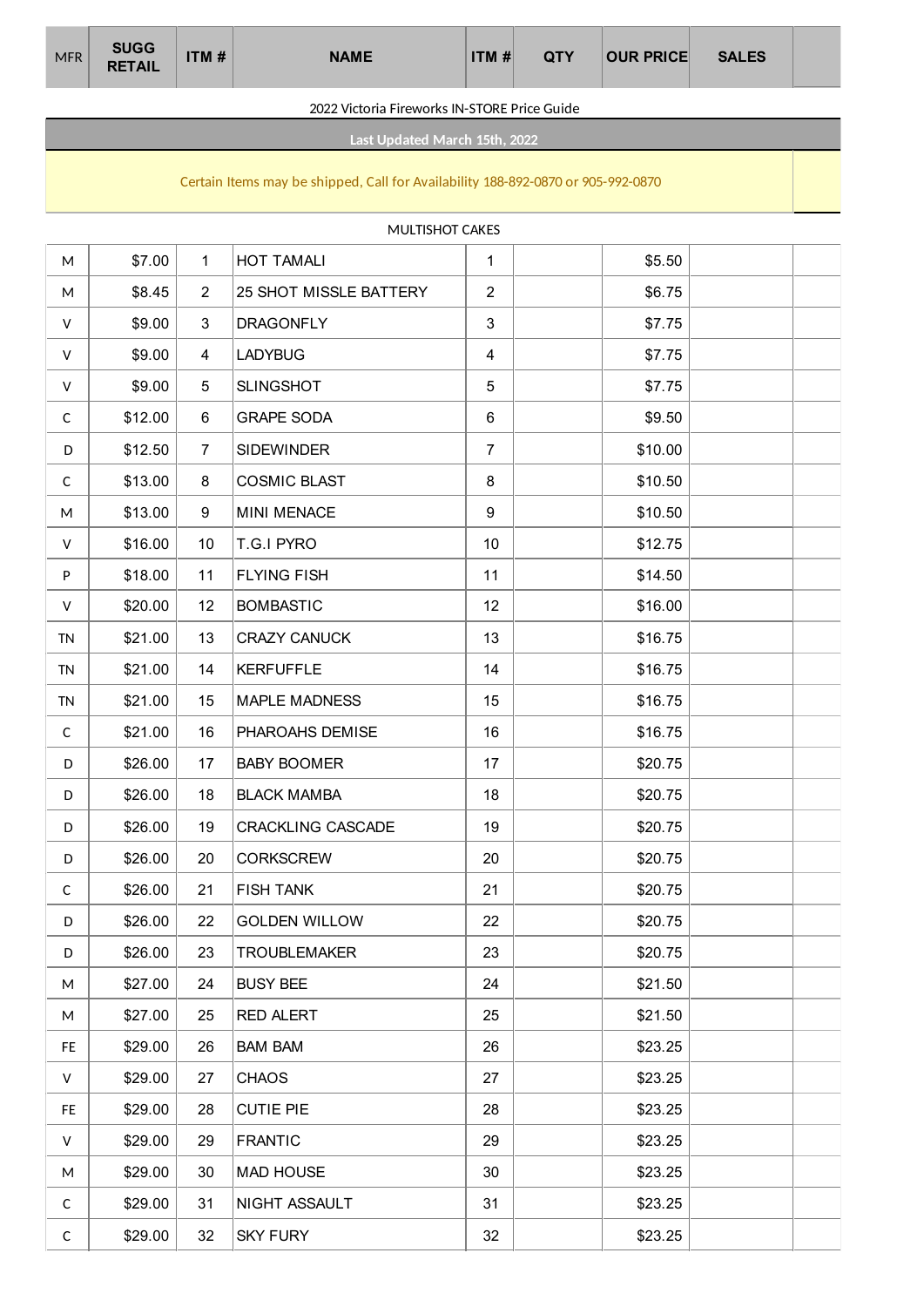| <b>MFR</b>   | <b>SUGG</b><br><b>RETAIL</b> | ITM# | <b>NAME</b>               | ITM# | <b>QTY</b> | <b>OUR PRICE</b> | <b>SALES</b> |  |
|--------------|------------------------------|------|---------------------------|------|------------|------------------|--------------|--|
| V            | \$29.00                      | 33   | <b>TURMOIL</b>            | 33   |            | \$23.25          |              |  |
| B            | \$30.00                      | 34   | <b>CRACKER JACK</b>       | 34   |            | \$24.00          |              |  |
| B            | \$30.00                      | 35   | <b>LUNAR STORM</b>        | 35   |            | \$24.00          |              |  |
| B            | \$30.00                      | 36   | <b>TWILIGHT</b>           | 36   |            | \$24.00          |              |  |
| C            | \$31.00                      | 37   | <b>LIGHT THE NIGHT</b>    | 37   |            | \$24.75          |              |  |
| R            | \$32.25                      | 38   | <b>FACEBOMB</b>           | 38   |            | \$25.75          |              |  |
| <b>TN</b>    | \$33.00                      | 39   | THE MIGHTY                | 39   |            | \$26.50          |              |  |
| B            | \$35.00                      | 40   | <b>BLINKING WATERFALL</b> | 40   |            | \$28.00          |              |  |
| B            | \$35.00                      | 41   | <b>CONSTELATTION</b>      | 41   |            | \$28.00          |              |  |
| B            | \$35.00                      | 42   | <b>JACKPOT</b>            | 42   |            | \$28.00          |              |  |
| <b>TN</b>    | \$35.00                      | 43   | PATRIOT LOVE              | 43   |            | \$28.00          |              |  |
| B            | \$35.00                      | 44   | <b>SKY BLASTER</b>        | 44   |            | \$28.00          |              |  |
| B            | \$35.00                      | 45   | SPRING GARDEN             | 45   |            | \$28.00          |              |  |
| B            | \$35.00                      | 46   | ROYAL BURST               | 46   |            | \$28.00          |              |  |
| B            | \$35.00                      | 47   | <b>TORNADO</b>            | 47   |            | \$28.00          |              |  |
| B            | \$35.00                      | 48   | <b>WIZZARD</b>            | 48   |            | \$28.00          |              |  |
| B            | \$35.00                      | 49   | 911                       | 49   |            | \$28.00          |              |  |
| М            | \$37.00                      | 50   | <b>BUZZED</b>             | 50   |            | \$29.50          |              |  |
| M            | \$38.00                      | 51   | LOUD & CLEAR              | 51   |            | \$29.50          |              |  |
| FC           | \$38.00                      | 52   | PAPPERAZZI                | 52   |            | \$30.50          |              |  |
| R            | \$40.00                      | 53   | YOU PYRO                  | 53   |            | \$30.50          |              |  |
| <b>TN</b>    | \$40.00                      | 54   | ALL DRESSED               | 54   |            | \$32.00          |              |  |
| $\mathsf{C}$ | \$40.00                      | 55   | <b>BREAKOUT</b>           | 55   |            | \$32.00          |              |  |
| M            | \$40.00                      | 56   | <b>EPIC THUNDER</b>       | 56   |            | \$32.00          |              |  |
| <b>TN</b>    | \$40.00                      | 57   | <b>GIVE'R</b>             | 57   |            | \$32.00          |              |  |
| M            | \$40.00                      | 58   | <b>HELL'S GATE</b>        | 58   |            | \$32.00          |              |  |
| M            | \$40.00                      | 59   | SEIZMIC THUNDER           | 59   |            | \$32.00          |              |  |
| M            | \$40.00                      | 60   | <b>TROPICAL THUNDER</b>   | 60   |            | \$32.00          |              |  |
| TN           | \$42.00                      | 61   | DOUBLE DOUBLE             | 61   |            | \$33.50          |              |  |
| <b>TN</b>    | \$42.00                      | 62   | <b>GREAT WHITE NORTH</b>  | 62   |            | \$33.50          |              |  |
| R            | \$43.00                      | 63   | <b>WOLVERINE</b>          | 63   |            | \$34.50          |              |  |
| FC           | \$44.00                      | 64   | <b>GHOST</b>              | 64   |            | \$35.25          |              |  |
| <b>TN</b>    | \$44.00                      | 65   | <b>TWO FOUR</b>           | 65   |            | \$35.25          |              |  |
| M            | \$45.00                      | 66   | ROYAL BROCADE             | 66   |            | \$36.00          |              |  |
| M            | \$46.00                      | 67   | <b>FALLEN ANGEL</b>       | 67   |            | \$36.75          |              |  |
| M            | \$46.00                      | 68   | <b>LOCKDOWN</b>           | 68   |            | \$36.75          |              |  |
| <b>TN</b>    | \$49.00                      | 69   | <b>GREAT BEAR BOOM</b>    | 69   |            | \$39.25          |              |  |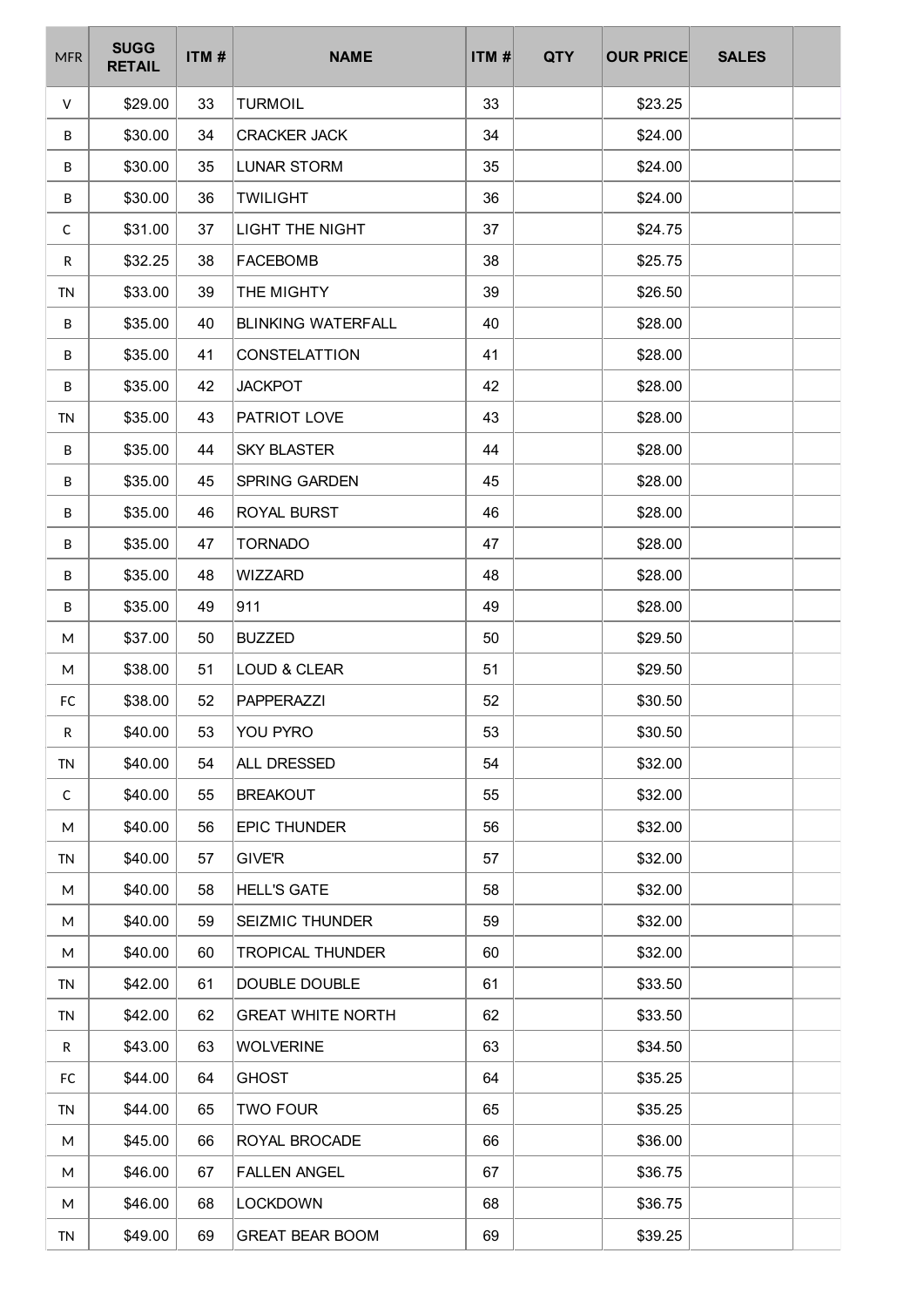| <b>MFR</b>   | <b>SUGG</b><br><b>RETAIL</b> | ITM# | <b>NAME</b>             | ITM# | <b>QTY</b> | <b>OUR PRICE</b> | <b>SALES</b> |  |
|--------------|------------------------------|------|-------------------------|------|------------|------------------|--------------|--|
| ${\sf P}$    | \$50.00                      | 70   | <b>BAHAMA MAMA PLUS</b> | 70   |            | \$40.00          |              |  |
| M            | \$50.00                      | 71   | <b>BREAKING POINT</b>   | 71   |            | \$40.00          |              |  |
| C            | \$50.00                      | 72   | <b>DIABOLICAL</b>       | 72   |            | \$40.00          |              |  |
| P            | \$50.00                      | 73   | <b>G FORCE</b>          | 73   |            | \$40.00          |              |  |
| B            | \$50.00                      | 74   | <b>KHEOPS</b>           | 74   |            | \$40.00          |              |  |
| B            | \$50.00                      | 75   | NORTHER LIGHTS          | 75   |            | \$40.00          |              |  |
| R            | \$50.00                      | 76   | <b>PIRATE</b>           | 76   |            | \$40.00          |              |  |
| M            | \$54.00                      | 77   | ALL PURPLE              | 77   |            | \$43.25          |              |  |
| V            | \$55.00                      | 78   | <b>CREEPER</b>          | 78   |            | \$44.00          |              |  |
| B            | \$55.00                      | 79   | <b>GOLD RUSH</b>        | 79   |            | \$44.00          |              |  |
| B            | \$55.00                      | 80   | <b>MENACE</b>           | 80   |            | \$44.00          |              |  |
| <b>TN</b>    | \$55.00                      | 81   | OOT & ABOOT             | 81   |            | \$44.00          |              |  |
| B            | \$55.00                      | 82   | <b>PIRANHA</b>          | 82   |            | \$44.00          |              |  |
| V            | \$55.00                      | 83   | SHORT CIRCUIT           | 83   |            | \$44.00          |              |  |
| R            | \$55.00                      | 84   | <b>ROBODROID</b>        | 84   |            | \$44.50          |              |  |
| M            | \$56.00                      | 85   | <b>HARDCORE</b>         | 85   |            | \$44.75          |              |  |
| $\mathsf C$  | \$59.00                      | 86   | <b>CDC 9494</b>         | 86   |            | \$47.25          |              |  |
| $\mathsf C$  | \$59.00                      | 87   | <b>CDC 9595</b>         | 87   |            | \$47.25          |              |  |
| B            | \$60.00                      | 88   | <b>BROCADE CROWN</b>    | 88   |            | \$48.00          |              |  |
| $\mathsf{C}$ | \$60.00                      | 89   | <b>COUNTER STRIKE</b>   | 89   |            | \$48.00          |              |  |
| B            | \$60.00                      | 90   | <b>GOLD PALM</b>        | 90   |            | \$48.00          |              |  |
| V            | \$60.00                      | 91   | HELL BREAK'S LOOSE      | 91   |            | \$48.00          |              |  |
| $\mathsf{C}$ | \$60.00                      | 92   | <b>TRIGGER HAPPY</b>    | 92   |            | \$48.00          |              |  |
| $\mathsf{C}$ | \$60.00                      | 93   | <b>VOLITILE</b>         | 93   |            | \$48.00          |              |  |
| M            | \$60.00                      | 94   | <b>WATERFALLS</b>       | 94   |            | \$48.00          |              |  |
|              | \$60.00                      | 95   | <b>WILDTHING</b>        | 95   |            | \$48.00          |              |  |
| $\mathsf{C}$ | \$61.00                      | 96   | <b>CDC 9898</b>         | 96   |            | \$48.75          |              |  |
| P            | \$62.00                      | 97   | <b>BABY BEAST</b>       | 97   |            | \$49.50          |              |  |
| P            | \$62.00                      | 98   | <b>CANDIAN PRIDE</b>    | 98   |            | \$49.50          |              |  |
| M            | \$62.00                      | 99   | <b>DEAD RINGER</b>      | 99   |            | \$49.50          |              |  |
| $\mathsf{C}$ | \$64.00                      | 100  | <b>CDC 9999</b>         | 100  |            | \$51.25          |              |  |
| M            | \$64.00                      | 101  | SNAPSHOT                | 101  |            | \$51.25          |              |  |
| B            | \$65.00                      | 102  | AIR RAID                | 102  |            | \$52.00          |              |  |
| V            | \$65.00                      | 103  | <b>BOMBER</b>           | 103  |            | \$52.00          |              |  |
| <b>TN</b>    | \$65.00                      | 104  | <b>CANADA EH!</b>       | 104  |            | \$52.00          |              |  |
| TN           | \$65.00                      | 105  | THE PROUD               | 105  |            | \$52.00          |              |  |
| R            | \$65.00                      | 106  | <b>ROBOSPIDER</b>       | 106  |            | \$52.00          |              |  |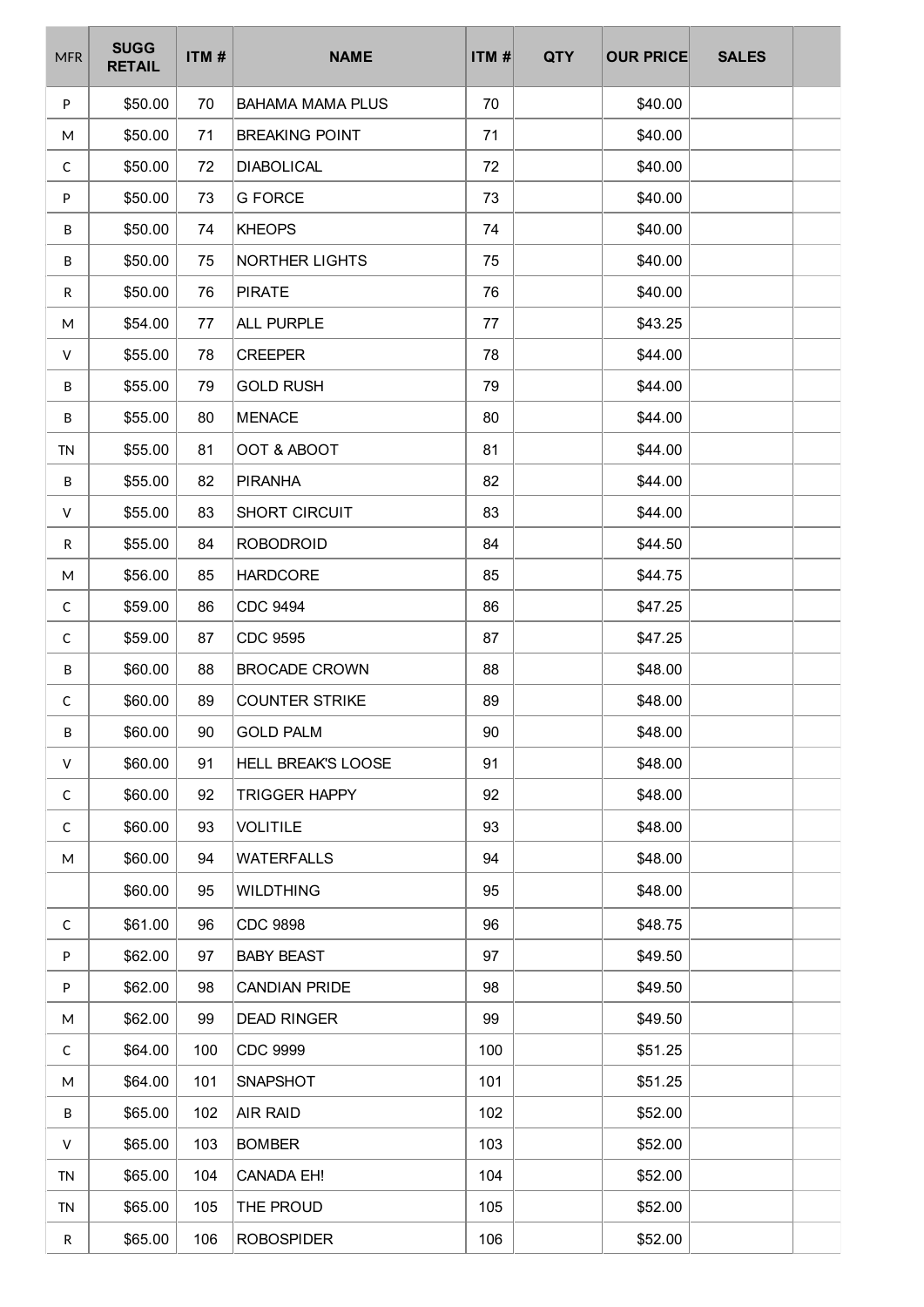| <b>MFR</b> | <b>SUGG</b><br><b>RETAIL</b> | ITM# | <b>NAME</b>                | ITM# | <b>QTY</b> | <b>OUR PRICE</b> | <b>SALES</b> |  |
|------------|------------------------------|------|----------------------------|------|------------|------------------|--------------|--|
| B          | \$65.00                      | 107  | WHIRLWIND                  | 107  |            | \$52.00          |              |  |
| V          | \$66.00                      | 108  | <b>NIGHTMARE</b>           | 108  |            | \$52.75          |              |  |
| C          | \$67.00                      | 109  | <b>AFTERMATH</b>           | 109  |            | \$53.50          |              |  |
| P          | \$67.00                      | 110  | <b>ROCK N ROLL</b>         | 110  |            | \$53.50          |              |  |
| V          | \$69.00                      | 111  | <b>AFTERSHOCK</b>          | 111  |            | \$55.25          |              |  |
| R          | \$69.00                      | 112  | <b>DFC 1201</b>            | 112  |            | \$55.25          |              |  |
| M          | \$70.00                      | 113  | <b>ACT OF VALOR</b>        | 113  |            | \$56.00          |              |  |
| B          | \$70.00                      | 114  | <b>BAZOOKA</b>             | 114  |            | \$56.00          |              |  |
| M          | \$70.00                      | 115  | <b>ENVY</b>                | 115  |            | \$56.00          |              |  |
| M          | \$70.00                      | 116  | <b>GLITTERING BROCADES</b> | 116  |            | \$56.00          |              |  |
| V          | \$70.00                      | 117  | <b>JACK FROST</b>          | 117  |            | \$56.00          |              |  |
| B          | \$70.00                      | 118  | (BEM) MALEVANT             | 118  |            | \$56.00          |              |  |
| V          | \$70.00                      | 119  | <b>MALEVALANT</b>          | 119  |            | \$56.00          |              |  |
| B          | \$70.00                      | 120  | <b>MOSAIC</b>              | 120  |            | \$56.00          |              |  |
| В          | \$70.00                      | 121  | SHIMMERING BROCADE         | 121  |            | \$56.00          |              |  |
| <b>TN</b>  | \$70.00                      | 122  | THE STRONG                 | 122  |            | \$56.00          |              |  |
| M          | \$70.00                      | 123  | <b>VENDETTA</b>            | 123  |            | \$56.00          |              |  |
| R          | \$72.00                      | 124  | <b>DFC 1202</b>            | 124  |            | \$57.50          |              |  |
| P          | \$72.00                      | 125  | <b>VERTICAL VELOCITY</b>   | 125  |            | \$57.50          |              |  |
| P          | \$72.00                      | 126  | <b>WHISTLING WARRIOR</b>   | 126  |            | \$57.50          |              |  |
| V          | \$73.00                      | 127  | <b>FRAGMENTED</b>          | 127  |            | \$58.50          |              |  |
| V          | \$73.00                      | 128  | "007"                      | 128  |            | \$58.50          |              |  |
| V          | \$75.00                      | 129  | WILD ONE                   | 129  |            | \$60.00          |              |  |
| V          | \$76.00                      | 130  | <b>FORTUNE TELLER</b>      | 130  |            | \$60.50          |              |  |
| <b>TN</b>  | \$79.00                      | 131  | <b>LUCKEY LOONEY</b>       | 131  |            | \$63.25          |              |  |
| B          | \$80.00                      | 132  | (BEM) JUBILEE              | 132  |            | \$64.00          |              |  |
| V          | \$80.00                      | 133  | <b>HELLRAISER</b>          | 133  |            | \$64.00          |              |  |
| P          | \$80.00                      | 134  | <b>STROBING STARS</b>      | 134  |            | \$64.00          |              |  |
| C          | \$83.00                      | 135  | DOUBLE TROUBLE             | 135  |            | \$66.25          |              |  |
| V          | \$83.00                      | 136  | HOWL AT THE MOON           | 136  |            | \$66.25          |              |  |
| V          | \$84.00                      | 137  | <b>ANARCHY</b>             | 137  |            | \$67.25          |              |  |
| M          | \$85.00                      | 138  | <b>TRIRMPH</b>             | 138  |            | \$68.00          |              |  |
| V          | \$89.00                      | 139  | <b>CRAZY GHOSTS</b>        | 139  |            | \$68.00          |              |  |
| P          | \$90.00                      | 140  | <b>BLACK DRAGON</b>        | 140  |            | \$68.00          |              |  |
| P          | \$92.00                      | 141  | <b>LEVIATHON</b>           | 141  |            | \$68.00          |              |  |
| P          | \$92.00                      | 142  | <b>LICENCE TO THRILL</b>   | 142  |            | \$68.00          |              |  |
| V          | \$93.00                      | 143  | <b>GRIM REAPER</b>         | 143  |            | \$68.00          |              |  |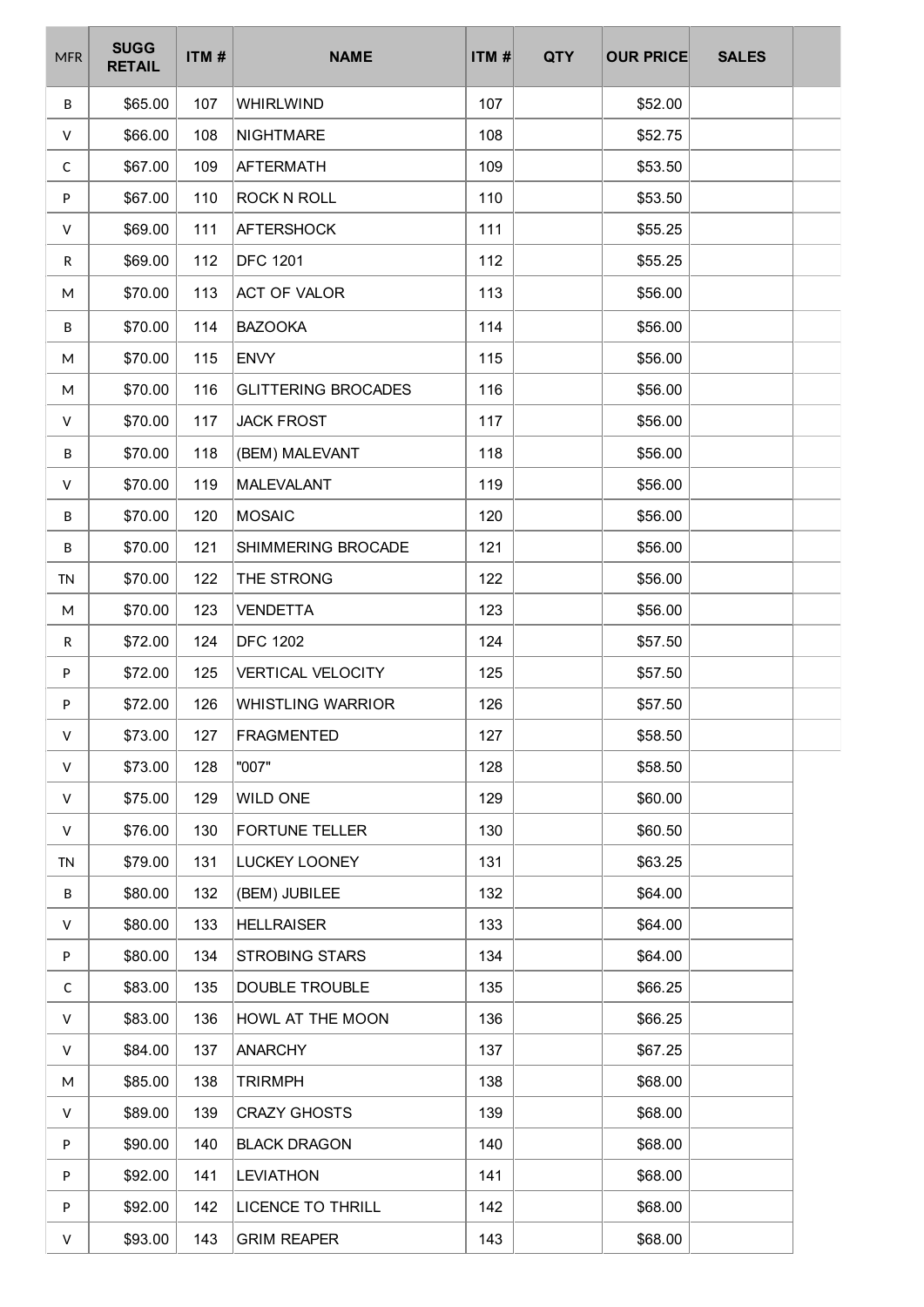| <b>MFR</b> | <b>SUGG</b><br><b>RETAIL</b>    | ITM $#$ | <b>NAME</b>         | ITM# | <b>QTY</b> | <b>OUR PRICE</b> | <b>SALES</b> |  |
|------------|---------------------------------|---------|---------------------|------|------------|------------------|--------------|--|
| B          | \$100.00                        | 144     | (BEM) SPLIT COMITS  | 144  |            | \$70.00          |              |  |
| B          | \$100.00                        | 145     | (BEM) WICKED WITCH  | 145  |            | \$70.00          |              |  |
| v          | \$100.00                        | 146     | <b>WICKED WITCH</b> | 146  |            | \$70.00          |              |  |
| P          | \$120.00                        | 147     | <b>THE BEAST</b>    | 147  |            | \$84.00          |              |  |
|            | <b>GENDER REVEAL MULTISHOTS</b> |         |                     |      |            |                  |              |  |
| B          | \$60.00                         | 148     | ALL BLUE            | 148  |            | \$48.00          |              |  |

# B | \$60.00 | 149 | ALL PINK | 149 | 149 | \$48.00

### BARRAGES

| v | \$17.00 | 150 | <b>BASKET OF CHERRIES</b> | 150 | \$13.50 |  |
|---|---------|-----|---------------------------|-----|---------|--|
| M | \$22.00 | 151 | <b>CRACKLING PARTY</b>    | 151 | \$17.50 |  |
| V | \$28.00 | 152 | <b>CANDIAN PRIDE</b>      | 152 | \$22.25 |  |
| V | \$30.00 | 153 | 70 SHOT CRACKLING         | 153 | \$24.00 |  |
| M | \$33.00 | 154 | 91 SHOT KALEDISCOPE       | 154 | \$26.25 |  |
| M | \$35.00 | 155 | ANGEL WINGS               | 155 | \$28.00 |  |
| M | \$35.00 | 156 | <b>WHIRLY BIRD</b>        | 156 | \$28.00 |  |
| P | \$53.00 | 157 | <b>CRACKLING ROSE</b>     | 157 | \$42.25 |  |
| P | \$53.00 | 158 | <b>NIGHT CREEPER</b>      | 158 | \$42.25 |  |
| V | \$55.00 | 159 | <b>DIABLO</b>             | 159 | \$44.00 |  |
| M | \$55.00 | 160 | <b>GATLING GUN</b>        | 160 | \$44.00 |  |
| V | \$55.00 | 161 | <b>KAMIKAZE</b>           | 161 | \$44.00 |  |
| M | \$55.00 | 162 | <b>WILD HEART</b>         | 162 | \$44.00 |  |
|   |         |     |                           |     |         |  |

#### ROMAN CANDLES

| P      | \$3.00  | 165 | 10 BALL CANDLE             | 165 | \$2.50  |  |
|--------|---------|-----|----------------------------|-----|---------|--|
| P      | \$36.00 | 166 | 10 BALL (12 PACK)          | 166 | \$27.00 |  |
| B      | \$3.70  | 167 | 15 BALL CANDLE             | 167 | \$3.00  |  |
| B      | \$44.28 | 168 | 15 BALL (12 PACK)          | 168 | \$33.50 |  |
| B      | \$4.00  | 169 | 20 BALL CANDLES            | 169 | \$3.25  |  |
| B      | \$48.00 | 170 | 20 BALL (12 PACK)          | 170 | \$36.00 |  |
| M      | \$8.00  | 171 | <b>AFRICAN LION</b>        | 171 | \$6.50  |  |
| M      | \$48.00 | 172 | AFRICAN LION (6 PACK)      | 172 | \$36.00 |  |
| M      | \$8.00  | 173 | <b>SCREAMING BANSHEE</b>   | 173 | \$6.50  |  |
| M      | \$48.00 | 174 | SCREAMING BANSHEE (6 PACK) | 174 | \$36.00 |  |
| P      | \$9.00  | 175 | <b>ASTEROIDS</b>           | 175 | \$7.25  |  |
| P      | \$9.00  | 176 | <b>METEORS</b>             | 176 | \$7.25  |  |
| V      | \$10.00 | 177 | AREA 51                    | 177 | \$8.00  |  |
| V      | \$40.00 | 178 | AREA 51 (4 PACK)           | 178 | \$30.00 |  |
| $\vee$ | \$10.00 | 179 | <b>BULL'S EYE</b>          | 179 | \$8.00  |  |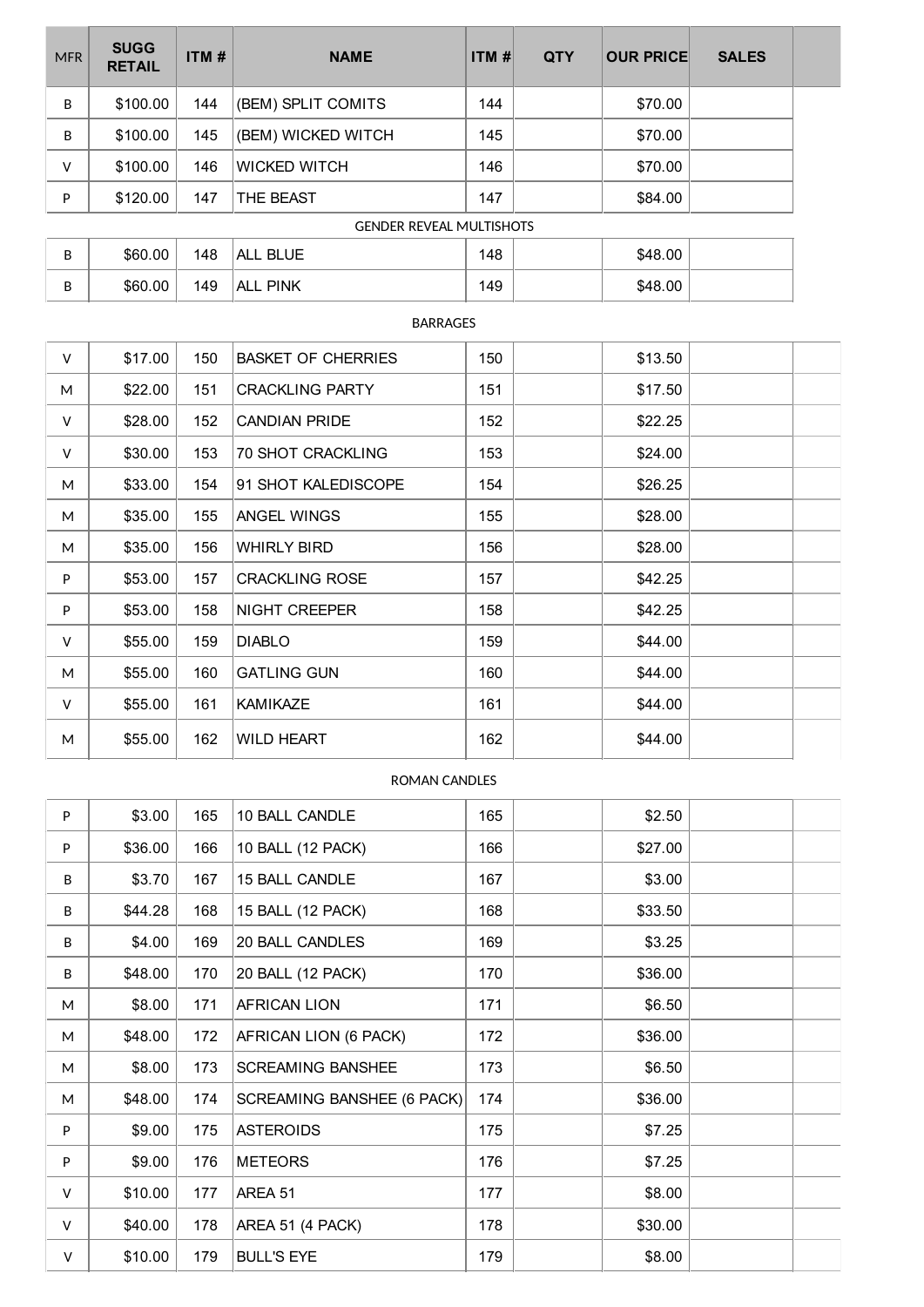| <b>MFR</b> | <b>SUGG</b><br><b>RETAIL</b> | ITM# | <b>NAME</b>                | ITM# | <b>QTY</b> | <b>OUR PRICE</b> | <b>SALES</b> |  |
|------------|------------------------------|------|----------------------------|------|------------|------------------|--------------|--|
| v          | \$40.00                      | 180  | <b>BULL'S EYE (4 PACK)</b> | 180  |            | \$30.00          |              |  |
| v          | \$10.00                      | 181  | <b>MAGNUM BOMBARD</b>      | 181  |            | \$8.00           |              |  |
| v          | \$40.00                      | 182  | MAGNUM BOMBARD (4 PACK)    | 182  |            | \$30.00          |              |  |
| B          | \$10.00                      | 183  | <b>PARADISE BIRDS</b>      | 183  |            | \$8.00           |              |  |
| P          | \$4.00                       | 184  | <b>SKY STORM</b>           | 184  |            | \$3.25           |              |  |

#### **MORTARS**

| B      | \$8.00  | 185 | <b>BLUE DOLPHIN</b>       | 185 | \$6.50  |  |
|--------|---------|-----|---------------------------|-----|---------|--|
| B      | \$8.00  | 186 | <b>BLUE FLOWER</b>        | 186 | \$6.50  |  |
| B      | \$8.00  | 187 | <b>CRACKLINKG FISH</b>    | 187 | \$6.50  |  |
| B      | \$8.00  | 188 | <b>GOLD WILLOW TO RED</b> | 188 | \$6.50  |  |
| B      | \$8.00  | 189 | PINK FLOWER               | 189 | \$6.50  |  |
| v      | \$9.00  | 190 | <b>GOLD FISH</b>          | 190 | \$7.25  |  |
| $\vee$ | \$9.00  | 191 | <b>SILVER SHRAPNEL</b>    | 191 | \$7.25  |  |
| V      | \$16.00 | 192 | AIR RAID                  | 192 | \$12.50 |  |
| V      | \$18.00 | 193 | <b>BLUE RING</b>          | 193 | \$13.00 |  |
| V      | \$18.00 | 194 | <b>GOLDEN RAIN WILLOW</b> | 194 | \$13.00 |  |
| V      | \$18.00 | 195 | <b>RED RING</b>           | 195 | \$13.00 |  |

#### FOUNTAINS

| P | \$4.00  | 196 | POWERHOUSE CONE        | 196 | \$3.25  |  |
|---|---------|-----|------------------------|-----|---------|--|
| P | \$6.50  | 197 | <b>DIAMOND BURST</b>   | 197 | \$5.00  |  |
| P | \$9.00  | 198 | SAPPHIRE SHOWERS       | 198 | \$7.25  |  |
| P | \$9.00  | 199 | <b>SOLAR FLARE</b>     | 199 | \$7.25  |  |
| P | \$9.00  | 200 | <b>STERLING SILVER</b> | 200 | \$7.25  |  |
| B | \$15.00 | 201 | <b>CANADA FOUNTAIN</b> | 201 | \$12.00 |  |
| v | \$36.00 | 202 | MEXICAN JUMPING BEAN   | 202 | \$28.75 |  |
| M | \$14.00 | 203 | <b>SMILEY FACE</b>     | 203 | \$11.25 |  |

#### DAYTIME FIREWORKS

| н | \$9.20  | 205 | <b>PARATROOPER</b>                     | 205 | \$7.25  |  |
|---|---------|-----|----------------------------------------|-----|---------|--|
| н | \$9.20  | 206 | <b>ISKY JUMPERS</b>                    | 206 | \$7.25  |  |
| М | \$78.00 | 207 | CANADIAN PARACHUTE<br><b>BATAILION</b> | 207 | \$62.50 |  |

#### NOVELTIES

| M | \$1.50 | 210 | <b>FART BOMB</b>     | 210 | \$1.25 |  |
|---|--------|-----|----------------------|-----|--------|--|
| M | \$2.30 | 211 | <b>FIREDUST</b>      | 211 | \$1.75 |  |
| D | \$3.00 | 212 | <b>JITTER BUGS</b>   | 212 | \$2.50 |  |
| M | \$2.50 | 213 | <b>CAKE FOUNTAIN</b> | 213 | \$2.00 |  |
| M | \$5.00 | 214 | JUMPING JACKS        | 214 | \$4.00 |  |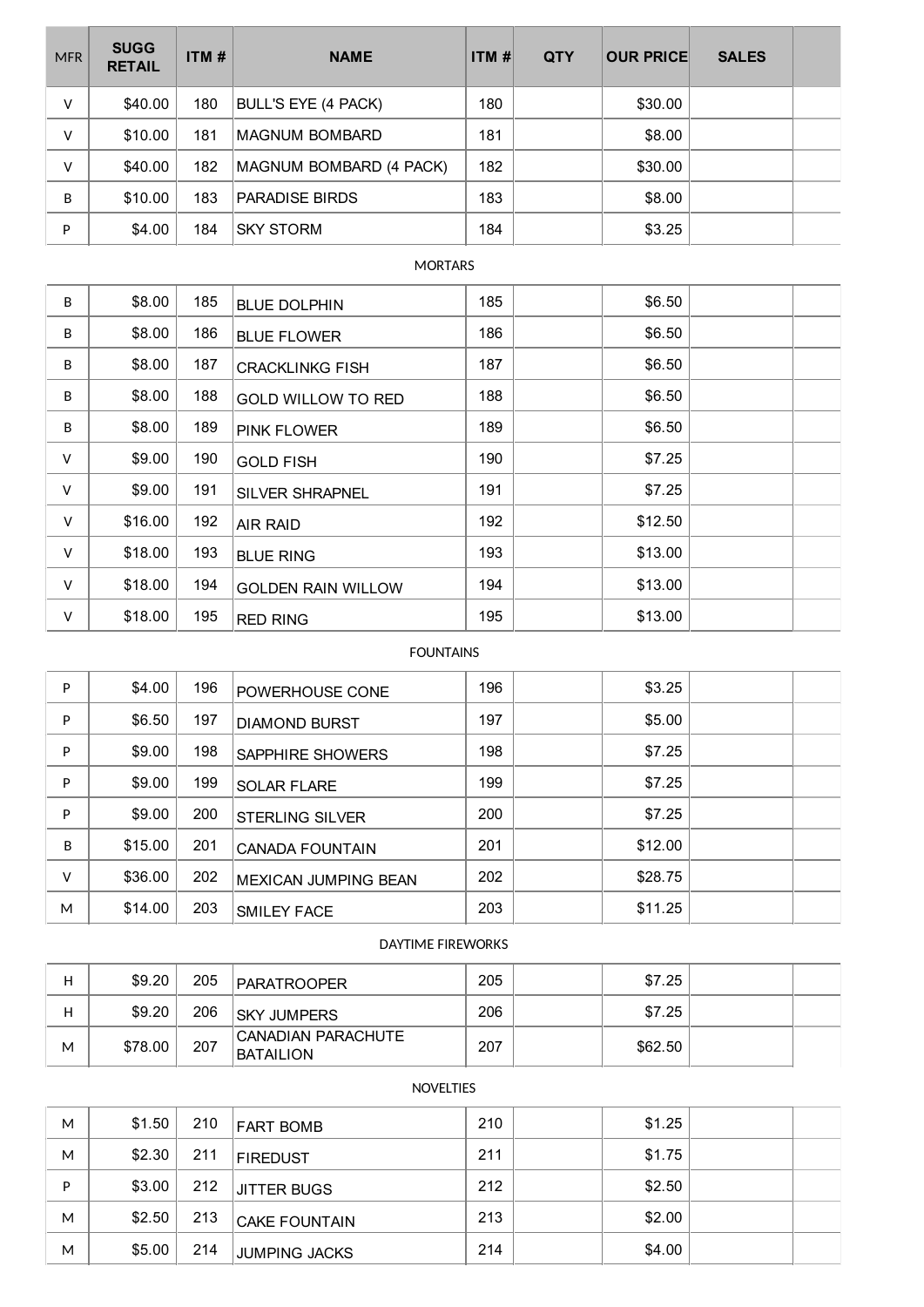| <b>MFR</b> | <b>SUGG</b><br><b>RETAIL</b> | ITM# | <b>NAME</b>                                             | ITM# | <b>QTY</b> | <b>OUR PRICE</b> | <b>SALES</b> |  |
|------------|------------------------------|------|---------------------------------------------------------|------|------------|------------------|--------------|--|
| M          | \$7.00                       | 215  | <b>CONFETTI BLASTER</b>                                 | 215  |            | \$5.50           |              |  |
| B          | \$7.00                       | 216  | <b>SCHOOL ON FIRE</b>                                   | 216  |            | \$5.50           |              |  |
| M          | \$7.00                       | 217  | <b>SKY LANTERNS</b>                                     | 217  |            | \$5.50           |              |  |
| P          | \$12.00                      | 218  | <b>CRAZY CRACKLERS</b>                                  | 218  |            | \$9.50           |              |  |
| M          | \$14.00                      | 219  | MUSICAL FOUNTAIN                                        | 219  |            | \$7.00           |              |  |
|            |                              |      | <b>WHEELS</b>                                           |      |            |                  |              |  |
| M          | \$6.50                       | 225  | <b>SATURN WHEEL</b>                                     | 225  |            | \$5.25           |              |  |
| M          | \$6.50                       | 226  | SWIRL N TWIRL                                           | 226  |            | \$5.25           |              |  |
| B          | \$7.00                       | 227  | <b>CIRCUS WHEEL</b>                                     | 227  |            | \$5.50           |              |  |
|            |                              |      | <b>AIR BOMBS</b>                                        |      |            |                  |              |  |
| M          | \$7.00                       | 230  | 3 STAGE SKY ROCKETS (12 PK)<br>3 STAGE SKY ROCKETS CASE | 230  |            | \$5.50           |              |  |
| M          | \$84.00                      | 231  | OF 144                                                  | 231  |            | 56,50            |              |  |
| B          | \$6.00                       | 232  | MINI AIR BOMB                                           | 232  |            | \$4.75           |              |  |
| P          | \$2.50                       | 233  | AIR BOMB                                                | 233  |            | \$2.00           |              |  |
| P          | \$10.00                      | 234  | AIR BOMB (4 PK)                                         | 234  |            | \$7.50           |              |  |
| P          | \$2.50                       | 235  | <b>CHERRY BOMB</b>                                      | 235  |            | \$2.00           |              |  |
| P          | \$10.00                      | 236  | CHERRY BOMB (4 PK)                                      | 236  |            | \$7.50           |              |  |
| V          | \$2.50                       | 237  | <b>CRACKLING BOMB</b>                                   | 237  |            | \$2.00           |              |  |
| V          | \$10.00                      | 238  | CRACKLING BOMB (4 PK)                                   | 238  |            | \$7.50           |              |  |
| V          | \$2.50                       | 239  | <b>WHISTLE BOMB</b>                                     | 239  |            | \$2.00           |              |  |
| V          | \$10.00                      | 240  | WHISTLE BOMB (4 PK)                                     | 240  |            | \$7.50           |              |  |
| B          | \$10.00                      | 241  | <b>BANGER ASSORTMENT (4 PK)</b>                         | 241  |            | \$7.50           |              |  |
|            |                              |      | SPARKLERS                                               |      |            |                  |              |  |
| P          | \$2.00                       | 242  | 10"                                                     | 242  |            | \$1.50           |              |  |
| P          | \$2.50                       | 243  | 14"                                                     | 243  |            | \$2.75           |              |  |
| M          | \$6.00                       | 244  | 20"                                                     | 244  |            | \$4.75           |              |  |
| P          | \$7.50                       | 245  | 28"                                                     | 245  |            | \$5.50           |              |  |
|            | ENOLA GAYE SMOKE GRENADES    |      |                                                         |      |            |                  |              |  |
| EG         | \$15.00                      | 246  | <b>BLACK</b>                                            | 246  |            | \$12.00          |              |  |
| EG         | \$15.00                      | 247  | <b>BLUE</b>                                             | 247  |            | \$12.00          |              |  |
| EG         | \$15.00                      | 248  | <b>GREEN</b>                                            | 248  |            | \$12.00          |              |  |
| EG         | \$15.00                      | 249  | ORANGE                                                  | 249  |            | \$12.00          |              |  |
| EG         | \$15.00                      | 250  | <b>PINK</b>                                             | 250  |            | \$12.00          |              |  |
| EG         | \$15.00                      | 251  | <b>PURPLE</b>                                           | 251  |            | \$12.00          |              |  |
| EG         | \$15.00                      | 252  | <b>RED</b>                                              | 252  |            | \$12.00          |              |  |
| EG         | \$15.00                      | 253  | <b>WHITE</b>                                            | 253  |            | \$12.00          |              |  |
| EG         | \$15.00                      | 254  | <b>YELLOW</b>                                           | 254  |            | \$12.00          |              |  |
|            |                              |      | FIRING SYSTEMS                                          |      |            |                  |              |  |